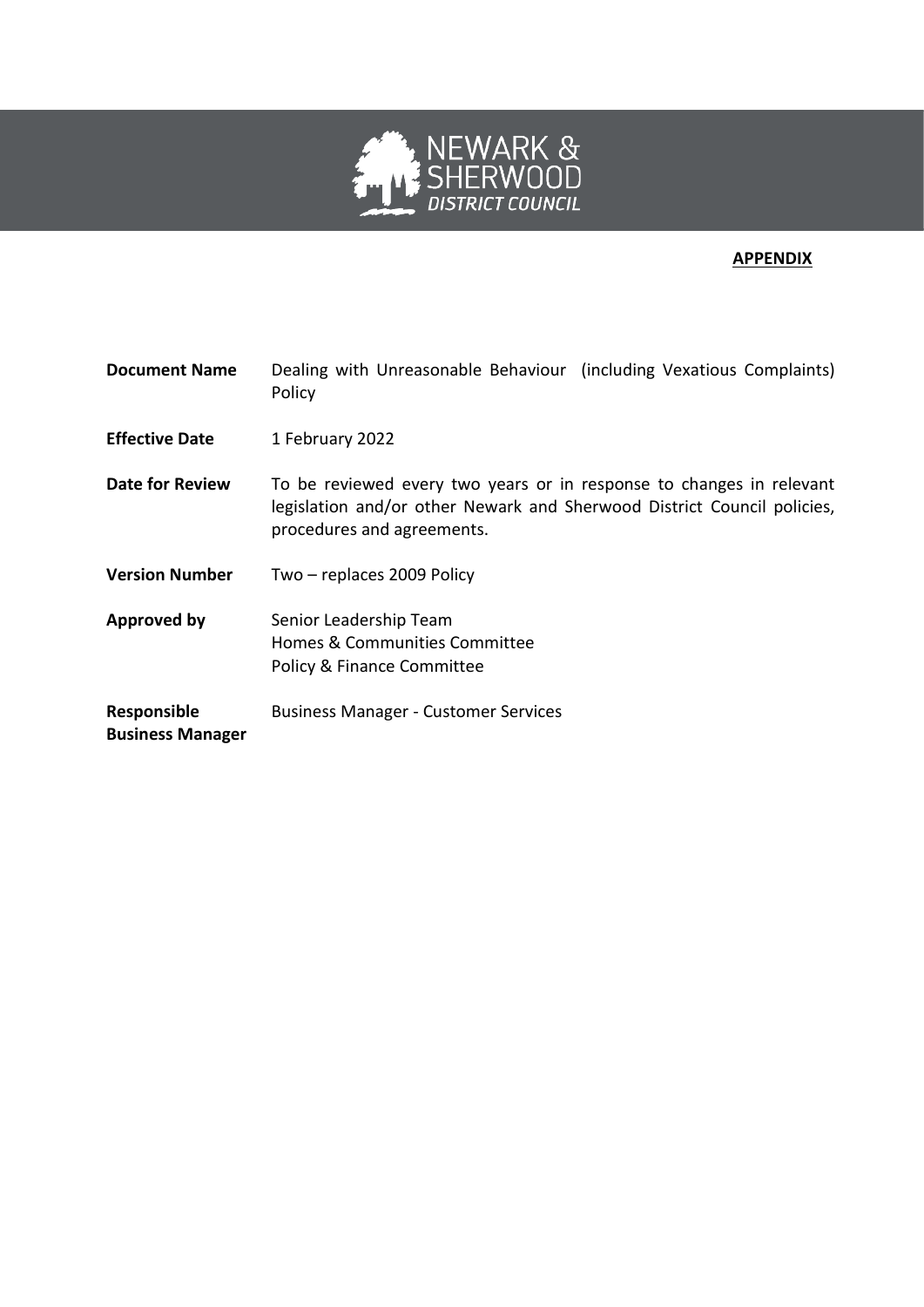

### **1.0 Overview**

- 1.1 The Council recognises the importance of listening to the views of its residents about the service they receive from us.
- 1.2 One of the Council's values is to be "Welcoming and Responsive". To achieve this the Council strives to be approachable, open to feedback and challenge and swift to act.
- 1.3 The Council has a Customer Feedback Policy which clearly explains how to submit a complaint and the associated process [Customer feedback | Newark & Sherwood](https://www.newark-sherwooddc.gov.uk/customerfeedback/)  [District Council.](https://www.newark-sherwooddc.gov.uk/customerfeedback/)
- 1.4 We are committed to dealing with all complaints fairly and impartially and provide a high quality service to those who make them. However we will not tolerate unacceptable behaviour, for example, that which is abusive, offensive or threatening and we will take action to protect our staff from such behaviour. If we find a complainants behaviour to be unacceptable we will consider taking proportionate, appropriate action to ensure complainant knows what behaviour is being displayed, the behaviour we expect and the consequences of not adjusting their approach.
- 1.5 Complaints generally follow a straightforward process. Occasionally complainants become persistent or make complaints that are vexatious such as unreasonable persistence; unreasonably demands or make a high number of complaints such as making serial complaints about different matters or continuing to raise the same or similar matters over and over again which can have significant resource implications for the Council in delivering its services to all.
- 1.6 In these situations we will consider how we manage the relationship going forward and use restrictions of access **as a last resort**. This will ensure that Council resources are used effectively and that other customers and or staff do not suffer any detriment as a result of the behaviour. The actions(detailed in section 5.2) can occur either while the complaint is being investigated, or once the complaint investigation has been concluded by the Council.
- 1.7 Complainants displaying unreasonable behaviour will be addressed on a case by case basis.
- 1.8 This Dealing with Unreasonable Behaviour (inc. Vexatious Complaints) Policy should in used in conjunction with other Council policies including the Customer Feedback, Managing Unreasonable Behaviour, Equalities and Violence at Work policies.

### **2.0 Classifications of Unreasonable Complaint Behaviour and Vexatious Complaints**

2.1 It is considered reasonable for complainants to be determined and assertive when making a complaint about services, and to provide the Council with regular updates if there have been further incidents or new information that the Council need to know or consider.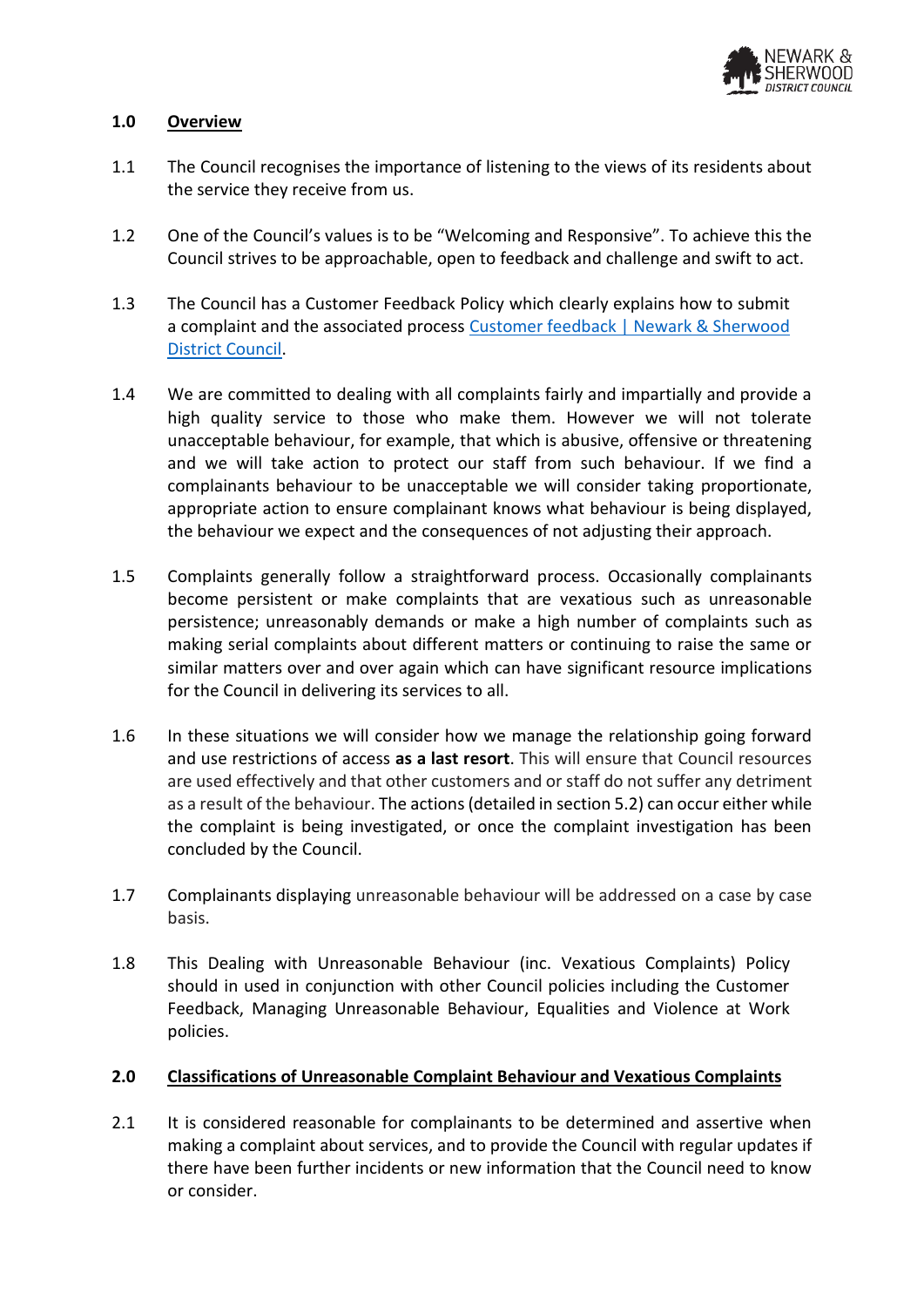

- 2.2 Examples of unreasonable actions and behaviours are detailed below. The list is not exhaustive but gives indicative guidance in what may constituted as unreasonable:
	- Demanding responses within an unreasonable time scale
	- Insisting on dealing with a specific person
	- Continual contact e.g. phone calls, letters, emails
	- Repeatedly changing the substance of the contact or raising unrelated concerns
	- Refusing to accept that issues are not within the remit of the complaints procedure despite having been provided with information about the procedure's scope
	- Insisting on the complaint being dealt with in ways which are incompatible with the Customer Feedback Policy complaints procedure or with good practice.
	- Further demands relating to a specific issue there the Customer Feedback Policy has already been followed and exhausted.
	- Persistent refusal to accept a decision or raising similar complaints where there is no benefit to the Council or complaint to pursue.
	- Persistent refusal to accept explanations as to what the Council can and cannot do
	- Continuing to pursue a matter that has been properly investigated e.g. raising a repeat complaint without providing new/pertinent information
	- Changing the basis of the complaint as the investigation proceeds and/or denying statements he or she made at an earlier stage.
- 2.3 Situations can escalate and sometimes customers can become abusive, offensive, threatening or otherwise behave unacceptably. Such situations would be managed in accordance with Managing Unreasonable Behaviour and Violence at Work Policies.

## **3.0 Considerations Prior to Action**

- 3.1 As part of assessment of whether the complaint should be considered unreasonable we will consider:
	- That the complaint is being/has been investigated properly.
	- Any decision reached on their complaint is the right one given the information available.
	- That communications with the complainant have been appropriate.
	- The complainant is not providing any significant new information which may affect our view on the complaint.
	- Whether an Equality Impact Assessment needs to be completed to understand any unmet need/multi agency approach.
	- The benefit of meeting the complainant via an suitable method to discuss the ongoing issues as this can dispel misunderstandings and move matters towards a resolution
	- Designate one officer to co-ordinate the response if the complaint relates to more than one service area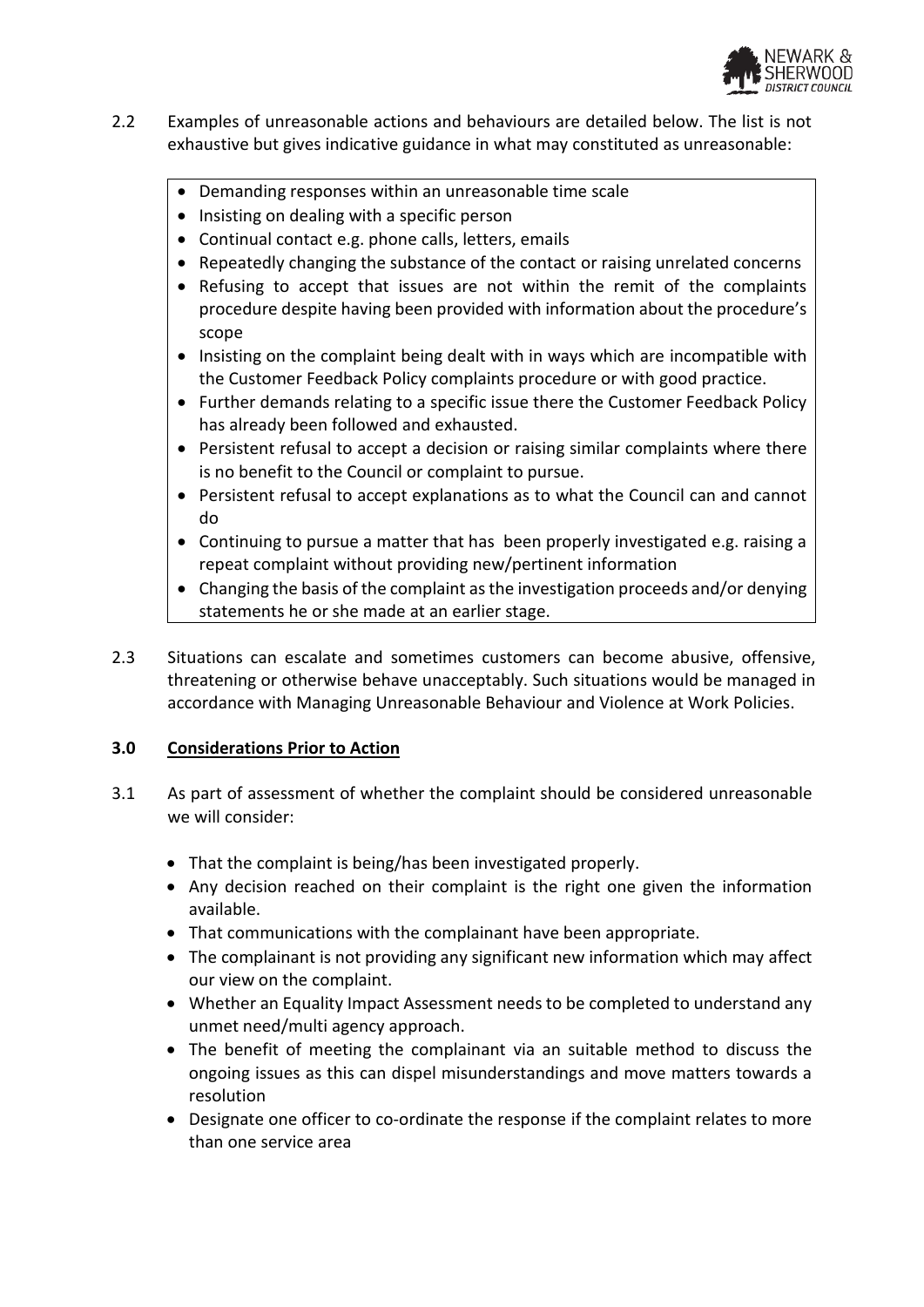

- 3.2 In most cases we will write to the complainant explaining what unacceptable behaviour has been observed, the behaviour that the Council expect and the potential consequences if the behaviour persists.
- 3.3 Where behaviour is so extreme that it threatens the immediate safety or welfare of our staff or others, the matter may be reported to the police or we may consider taking legal action (without giving notice) alongside any action under this policy.

### **4.0 The Process for Making the Decision to Adjust our Services**

- 4.1 Staff who consider a complainants behaviour falls within the remit of this policy will raise this with their Business Manager and two warning letters will normally be issued before a decision is made to adjust our services.
- 4.2 The decision to adjust our services following unreasonable behaviour by a complainant will normally be taken by the Business Manager in conjunction with the Director who may delegate a senior officer to do so on their behalf.
- 4.3 The Business Manager should also discuss the circumstances with another Business Manager not involved in the case to ensure impartiality of decision making that effectively restricts our services.

#### **5.0 Restricting Access**

- 5.1 The action taken in relation to unreasonable behaviour will be appropriate and proportionate, following written warnings and will be taken as a last resort.
- 5.2 Depending on the behaviour, one or more of following controls will be considered and recommended by the Business Manager:
	- Time limits on contacts e.g. telephone conversations or face to face contacts
	- Restricting the number of contacts during a specific period of time (for example, one call on one specified morning or afternoon per week)
	- Limiting the complainant to one suitable communication channel e.g. telephone, letter or email and/or requiring the complainant to communicate only with one named member of staff
	- Requiring a witness to be present for interactions
	- Signposting to the relevant Ombudsman if the relevant route has been exhausted.
	- Refusing to register and process further correspondence or separate complaints about the same matter though the correspondence will be logged.
	- Future correspondence will be read and placed on the file but will be not acknowledged, unless it contains material new information. A designated officer will be identified who will read future correspondence

### **6.1 Operating the Policy**

6.1 Once a decision has been taken to apply the policy we will write or email the complainant to inform that: